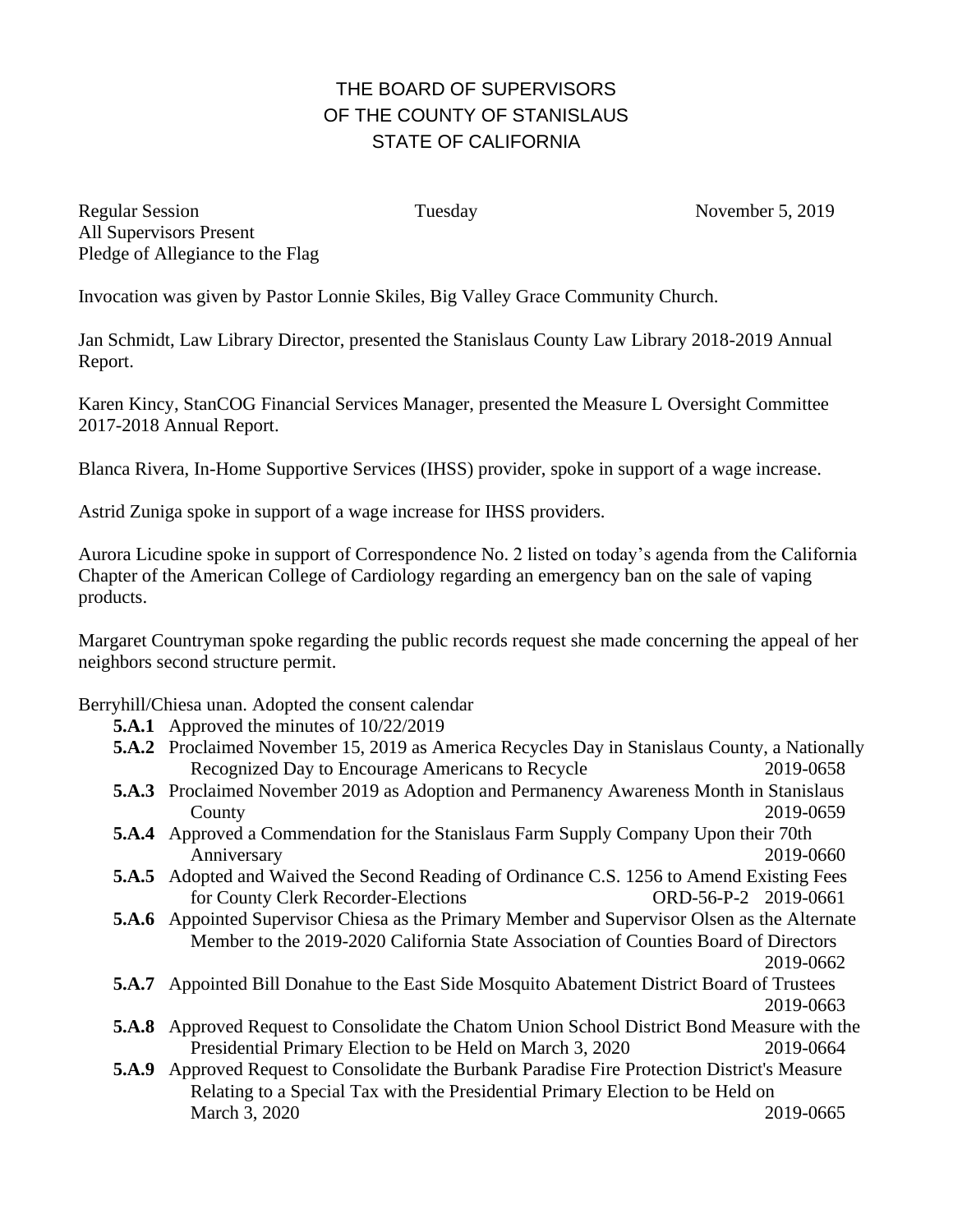- **5.B.1** Approved the closing of the Modesto Library from December 2, 2019, through December 9, 2019, for interior remodeling – Library 2019-0666
- **5.B.2** Introduced and waived the first reading of an ordinance amending Chapter 16.55 of the Stanislaus County Code, and adopting by Reference the California Fire Code, 2019 Edition with certain changes, additions, and modifications thereto; authorized setting a Public Hearing on November 26, 2019, at the 9:00 a. m. meeting to waive the second reading and adopt the ordinance; and, authorized the Clerk of the Board of Supervisors to make available for public review the proposed ordinance and publish a notice of public hearing as required by Government Code sections 50022.3, 50022.6, and 6066 – OES

ORD-56-Q-2 2019-0667

- **5.B.3** Accepted an update in accordance with Public Contract Code Sections 20134 and 22050 for emergency remediation/repairs at 10th Street Place, to repair water damage and restore essential government operations – CEO 2019-0668
- **5.B.4** Approved an update on the Homeless Facility Plan and partnership between the County, the City of Modesto and The Salvation Army in accordance with the provisions of the Public Contract Code and related matters – CEO C-6N-9 2019-0669
- **5.B.5** Authorized the Interim Director of Behavioral Health and Recovery Services, or his designee, to apply for, and if awarded, enter into and sign the agreements for the California Department of Housing and Community Development "No Place Like Home Program" Round 2 Competitive Allocation Funding for acquiring, designing, and rehabilitating an existing motel located at 722 Kansas Avenue, Modesto, California (Kansas House Project); adopted a Resolution to authorize the Interim Director of Behavioral Health and Recovery Services, or his designee, to apply for, sign, and accept funds in an amount not to exceed \$11 million, including the submission of all documents required to secure funding, from the "No Place Like Home Program" Round 2 Competitive Allocation for the Kansas House Project; and, authorized the Auditor-Controller to modify the promissory note formalizing the \$2.3 million non-interest-bearing loan from the County General Fund to the Housing Authority to extend the payment deadline as necessary, in the event that the "No Place Like Home Program" Round 2 Competitive Allocation Funding disbursement is delayed – BHRS 2019-0670
- **5.B.6** Approved the Agreement between the County of Stanislaus Sheriff's Department and the California Department of State Hospitals (DSH), dated December 1, 2019 through November 30, 2021 for a Jail Based Competency Treatment (JBCT) program; approved the Agreement between the County of Stanislaus Sheriff's Department and California Forensic Medical Group dated January 1, 2020 through November 30, 2021, for Competency Treatment Services; authorized the Sheriff or his designee to sign the agreements and execute any subsequent amendments or other forms as required; authorized the Auditor-Controller to increase appropriations and estimated revenue in the Adult Detention Expansion Legal Budget Unit per the budget journal attached to the agenda item; and, adopted a resolution as required by the State in order to contract with the California Department of State Hospitals – Sheriff 2019-0671
- **5.B.7** Approved the Agreement with Yosemite Community College District and the Stanislaus County Fire Agencies for the joint use of the Regional Fire Training Facility through June 30, 2024; authorized the Chief Executive Officer to sign the agreement for the joint use of the Regional Fire Training Center at Modesto Junior College – OES 2019-0672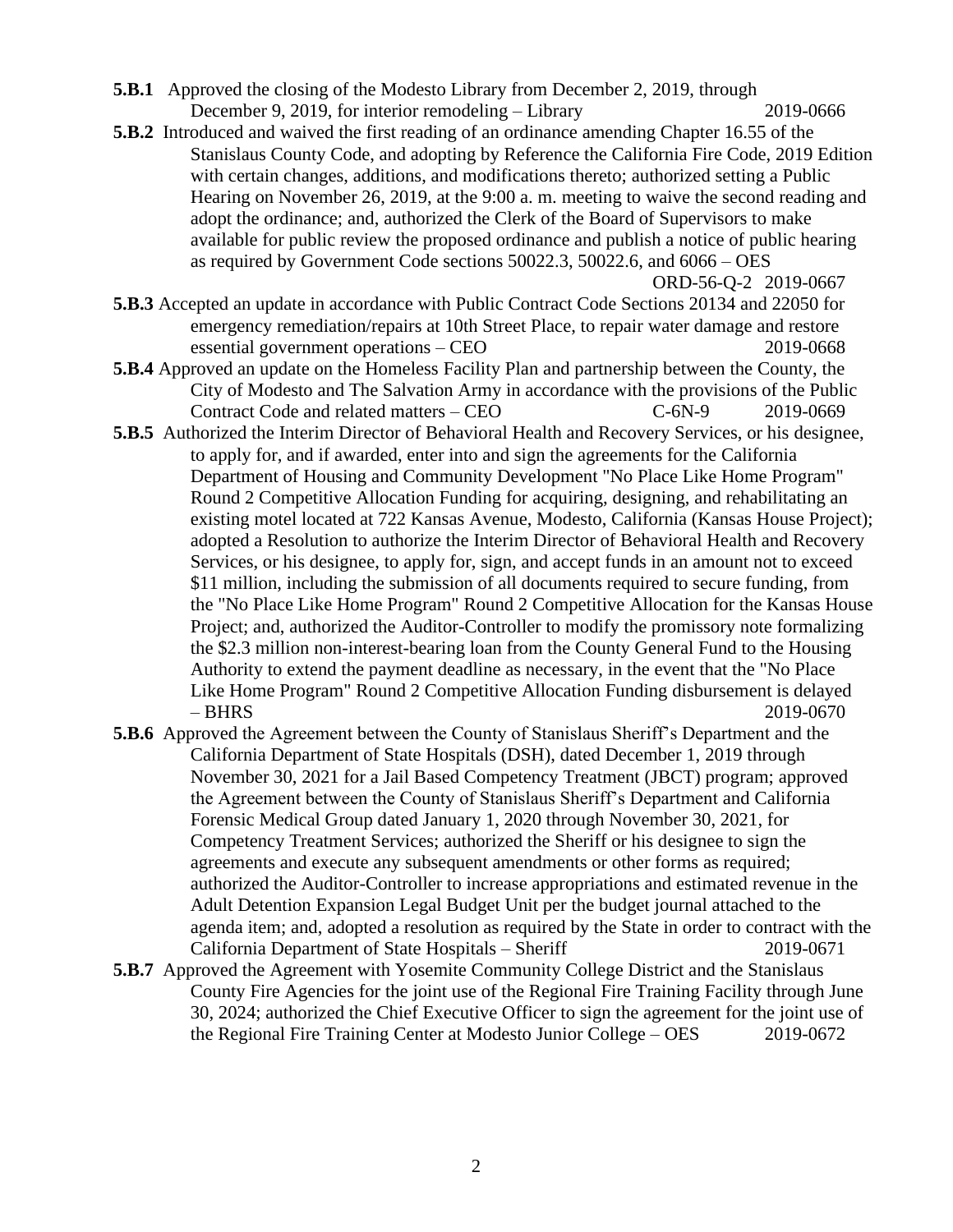- **5.B.8** Authorized the Registrar of Voters to enter into an amendment to the agreement with the California Secretary of State for Voting System Replacement Contract 2018 in the amount of \$976,834 State reimbursement funds for expenses associated with voting system replacement activities up to a maximum amount of \$2,477,334 for the period April 29, 2015 through June 30, 2022; authorized the Registrar of Voters to seek bids from vendors for voting system replacement activities funded by the Voting System Replacement Contract 2018 State reimbursement funds; and, authorized the Auditor-Controller to increase revenue and appropriations in the Clerk-Recorder budget in accordance with the budget journal attached to the agenda item – Elections 2019-0673
- **5.B.9** Approved the Performance Agreement with the California Department of Health Care Services (DHCS) to receive program funding for FY 2018-2021 from the Mental Health Services Act (MHSA), Lanterman-Petris-Short (LPS) Act, Projects for Assistance in Transition from Homelessness (PATH), Community Mental Health Services Block Grant (MHBG), Crisis Counseling Assistance and Realignment funds to provide community mental health services pursuant to the Bronzan-McCorquodale Act; authorized the Interim Behavioral Health Director, or designee, to sign the Performance Agreement for the term of July 1, 2018 through June 30, 2021, and any additional documentation including amendments required for the execution of this agreement – BHRS 2019-0674
- **5.B.10** Approved an update on emergency repairs to the Public Safety Center West, Minimum Housing Unit One, and Support Services Facility's Fire-Life Safety, Secure Electronics, and Video Surveillance Systems; approved extending the Emergency Declaration in accordance with Public Contract Code Sections 20134 and 22050 to make further immediate repairs to abate water damage found in the mechanical chassis at the Public Safety Center West; made the following findings: (a) water damage has been identified within the mechanical chassis in the Public Safety Center West facility and requires immediate abatement and repair; (b) the abatement is necessary to ensure the safety of the Sheriff's staff, inmates, and County personnel; and (c) the emergency will not allow for the delay that would result if the project were competitively bid, and the action to immediately repair and abate the hazardous material on an emergency basis is needed; authorized the Chief Operations Officer, acting as Project Manager to negotiate and execute a contract with Belfor USA Inc., an approved vendor for the County's insurer, to abate the hazardous materials and make any other necessary repairs within the Public Safety Center facilities; and, authorized the Project Manager to take any additional actions necessary to abate the hazardous materials – CEO 2019-0675
- **5.B.11** Approved an agreement with the City of Modesto to operate government and educational programming on AccessModesto Community Television for seven years, with a not to exceed cost of \$959,535; authorized the CEO to sign and execute the agreement with the  $City of Modesto - CEO$   $C-6-N-10$   $2019-0676$
- **5.B.12** Authorized the Auditor-Controller to transfer \$3,477,273 in existing appropriations and revenue to the new Community Services Agency – Housing and Homeless Services budget unit to support operations of the Access Center, Emergency Shelter, 1128 South 9th Street family housing facility, and the continuation of the Empire Migrant Center – Family Winter Shelter Project, as detailed in the as detailed in the budget journal attached to the agenda item which is consistent with the October 1, 2019, Board of Supervisors' approval of the Community Services Agency responsibility for housing and homeless programs; directed the Auditor-Controller to increase appropriations and revenue by \$1,559,325, of which \$90,000 is for the Kaiser Permanente Community Benefit Grant that supports operations for the Emergency Shelter. An augment in the CalWORKs Housing Support Program (HSP) totaling \$1,469,325 will support the operations of the 1128 South 9th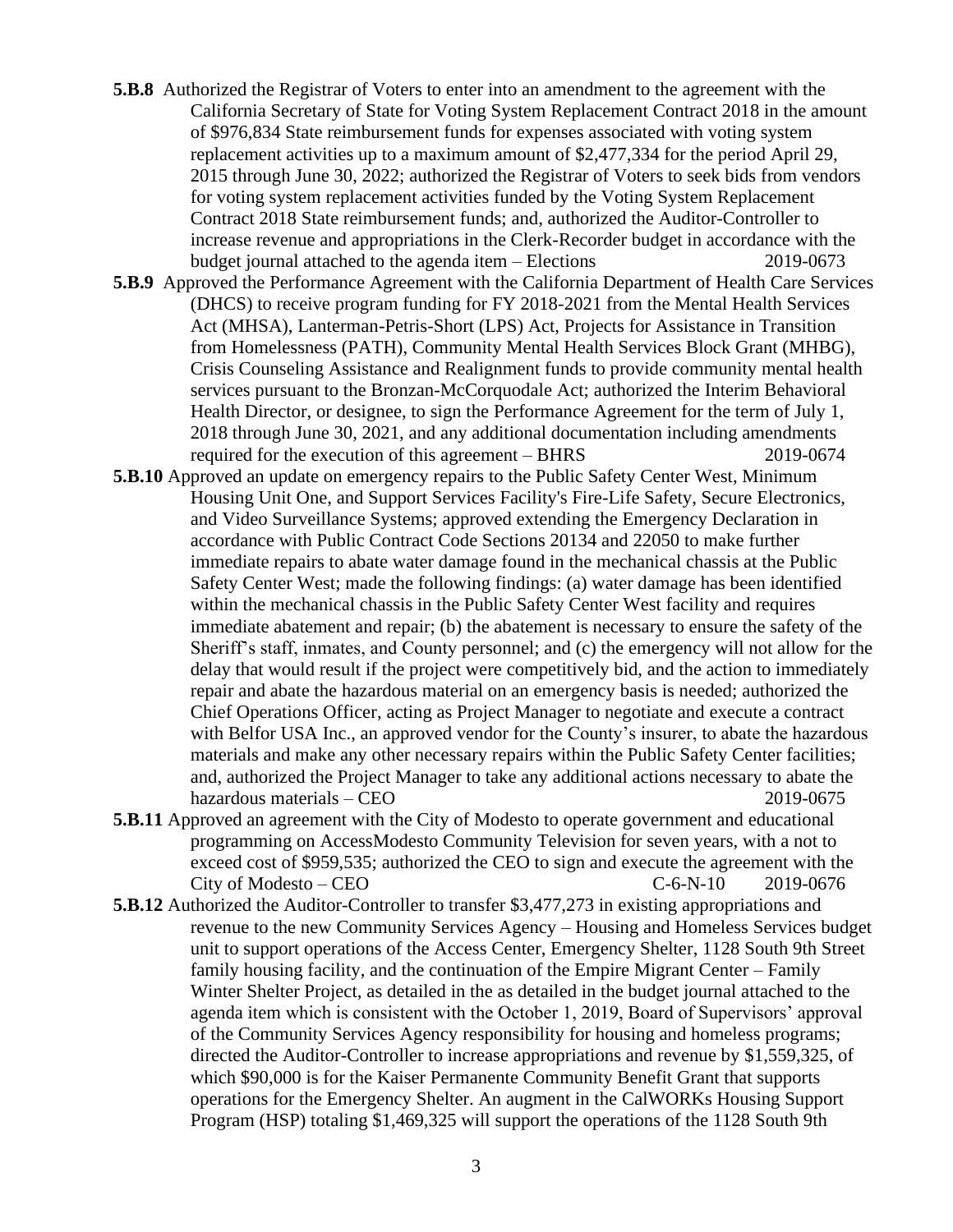Street family housing facility and the continuation of the Empire Migrant Center – Family Winter Shelter Project, as detailed in the budget journal attached to the agenda item – CSA 2019-0677

- **5.B.13** Accepted the CEO's First Quarter Financial Report for FY 2019-2020; authorized the CEO and the AC to make the necessary adjustments as recommended in the First Quarter Financial Report; authorized the use of \$1,558,711 in appropriations for contingencies as recommended in the First Quarter Financial Report; amended the Salary and Position Allocation Resolution to reflect the recommendations included as part of the First Quarter Financial Report, as outlined in the Staffing Impacts section of the agenda item and detailed in Attachment 2 of the agenda item, to be effective the start of the first full pay period beginning on or after November 9, 2019, unless otherwise noted; approved contracts and/or agreements listed on Attachment 3 of the agenda item in cumulative amounts of \$200,000 or greater since July 1, 2017; and, authorized the GSA Director/Purchasing Agent or Department Head to sign – CEO 2019-0678
- **5.C.1** Awarded a contract for Engineering Design Services to O'Dell Engineering of Modesto, California for the Turlock/Denair Station Bus Loop Project; authorized the Director of PW to execute a contract with O'Dell in the amount of \$124,661 and to sign necessary documents, including any amendments to the agreement not to exceed 10%; and, authorized the Director of PW to take any appropriate action necessary to carry out the purpose and intent of these recommendations – PW 2019-0679
- **5.D.1** Adopted a Resolution to authorize the Director of Planning and Community Development to apply for and receive Senate Bill (SB) 2 Planning Grants Program (PGP) funds from the California Department of Housing and Community Development (HCD); authorized the Director of Planning and Community Development to submit the SB 2 PGP application to HCD; authorized the County to accept the SB 2 PGP funding and authorized the Director of Planning and Community Development to enter into and sign the grant agreements for the SB 2 PGP funding with HCD; authorized the Director of Planning and Community Development to execute any related program agreements, contracts, or other documentation required for implementation of SB 2 PGP funding awarded to Stanislaus County by HCD. This authorization includes executing a participating agreement with local jurisdictions combining their SB 2 PGP funding with the County on joint projects – Planning 2019-0680

Chiesa/Berryhill unan. **6.1** Conducted a public hearing to receive public comment and input on the proposed amendment to Title 16 of the County Code; waived the second reading of an ordinance amending Title 16 of the County Code, and adopting by reference the California Code of Regulations Title 24, 2019 Edition, of the California Building Code; finds that the proposed changes and modification to the 2019 California Building Standards contained in the proposed ordinance are necessary because of local climatic, geological, and/or topographical conditions, as detailed in the proposed ordinance; adopted the ordinance amending Title 16 of the County Code and adopted by reference the California Code of Regulations Title 24, 2019 Edition, of the California Building Standards; directed the Building Official to file the adopted ordinance and the Board of Supervisor's findings with the California Building Standards Commission; and, ordered the Clerk of the Board to publish the ordinance in accordance with Government Code Section 25124(b) – Planning ORD-56-P-3 2019-0681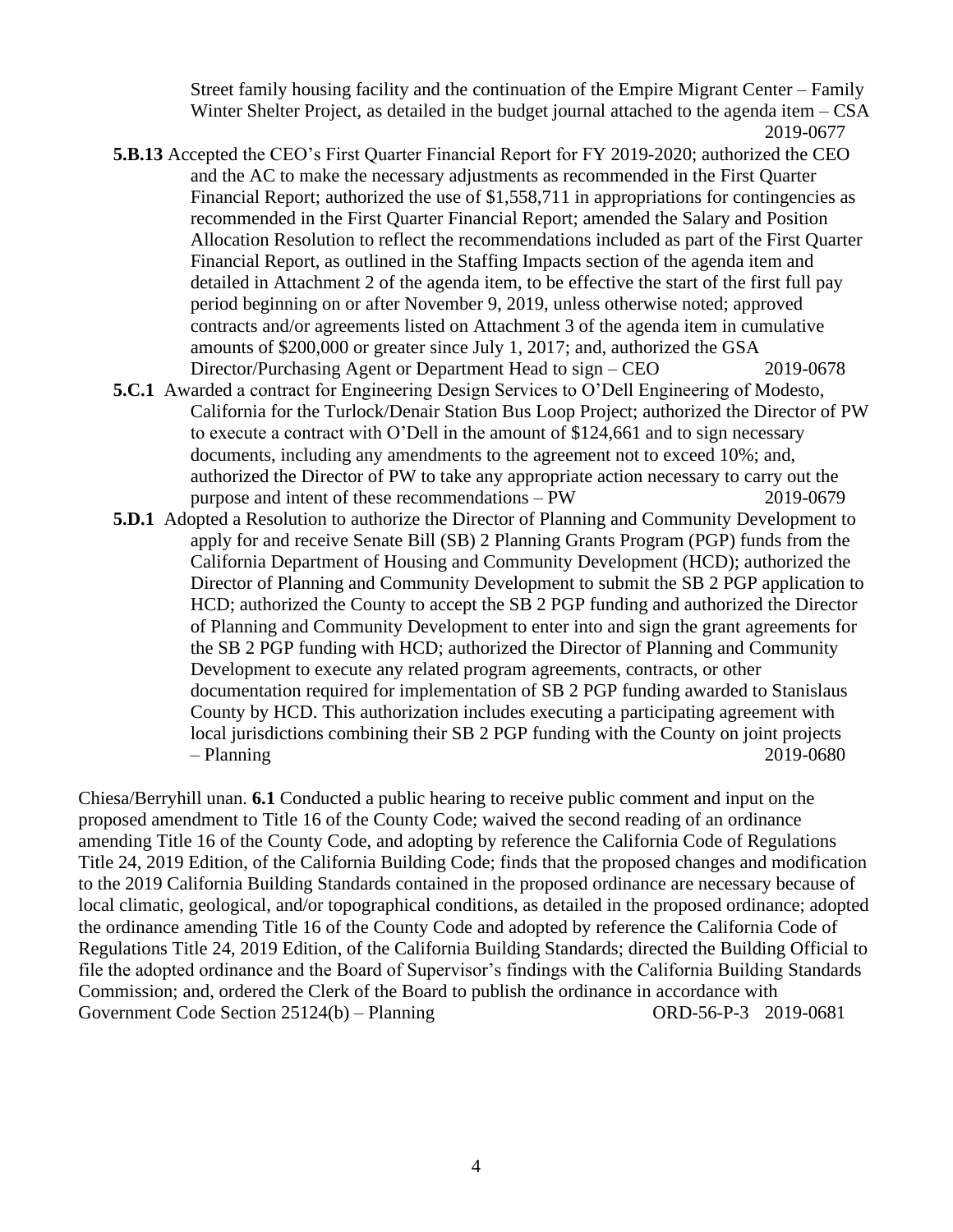Olsen/Chiesa (4-1)(DeMartini opposed) **6.2** Conducted a public hearing to consider the Planning Commission's recommendation for denial of Ordinance Amendment Application No. PLN2018-0037, Commercial Cannabis Ordinances, a request to amend Chapter 6.78-Commercial Cannabis Activities and Chapter 21.20 - General Agriculture District (A-2) of the County Code; finds the project is Exempt from the California Environmental Quality Act (CEQA) pursuant to Section 26055(h) of the California Code of Regulations and ordered the filing of a Notice of Exemption with the County Clerk-Recorder pursuant to CEQA Guidelines Section 15062; finds that there is no substantial evidence the project will have a significant effect on the environment and that the General Exemption reflects the County's independent judgment and analysis; finds the project is consistent with the overall goals and policies of the County General Plan; finds that the project is in conformity with and will promote public convenience, general welfare, and good land use practice; finds that the project will not be detrimental to health, safety, and general welfare of the County; **amended** 6.78.120 subsection E (7) of the proposed ordinance to read as follows: "Permittees shall agree that, as an express and ongoing condition of permit issuance and subsequent renewal, the Permittee is prohibited from advertising any Commercial Cannabis Activity located in the unincorporated area of Stanislaus County utilizing a billboard (fixed or mobile), bus shelter, placard, aircraft, or other similar forms of advertising, anywhere in the unincorporated area. This paragraph is not intended to place limitations on the ability of a Commercial Cannabis Activity to advertise in other legally authorized forms, including on the internet, in magazines, or in other similar ways"; and, approved and adopted Ordinance Amendment Application No. PLN2018-0037–Commercial Cannabis Ordinances as amended; introduced, waived the reading, and adopted the amended Ordinance C.S. 1258 amending Chapters 6.78 and 21.20 of the County Code relating to Commercial Cannabis Activities – Planning ORD-56-Q-1 2019-0682 & 2019-0682a

DeMartini/Berryhill unan. **7.1** Introduced and waived the first reading of Ordinance C.S. 1260 amending chapter 6.78 of the County Code regarding enforcement procedures for unlawful cannabis activities within the unincorporated areas of County; finds that the adoption of the proposed Ordinance is exempt from the California Environmental Quality Act ("CEQA") pursuant to State CEQA Guidelines section 15061(b)(3). Specifically, this Ordinance will not result in a direct or reasonably foreseeable indirect physical change in the environment because it is essentially a textual amendment setting forth the enforcement procedures for enforcement of prohibited activities and does not authorize the construction of any new structures or other physical changes to the environment – County Counsel

ORD-56-Q-3 2019-0683 Withrow/Olsen unan. **7.2** Accepted the Behavioral Health Board Annual Report for Fiscal Year 2018- 2019 – BHRS 2019-0684

Olsen/Chiesa unan. **7.3** Accepted the Internal Audit Reports prepared by the Internal Audit Division of the Auditor-Controller's Office 2019-0685

**Corr 1** Referred to County Counsel and the Auditor-Controller, a Claim for Refund of Property Taxes filed on behalf of Wood Colony Christian School for tax year 2018-19.

**Corr 2** Referred to the Health Services Agency, a request from the California Chapter of the American College of Cardiology that the County issues an emergency ban on the sale of all vaping products.

**Corr 3** Acknowledged receipt of claims and referred to the CEO-Risk Management Division the following claims: Roberto C. Vasquez; Allison Lambertson; Scott A. Williams (2); Renee Frazier; Robin Riner; and, Stephen Burns.

Supervisor Olsen reported that she, along with Supervisor Chiesa and Deputy Executive Officer Keith Boggs, will attend the 2019 California Economic Summit November  $7<sup>th</sup>$  and  $8<sup>th</sup>$  in Fresno.